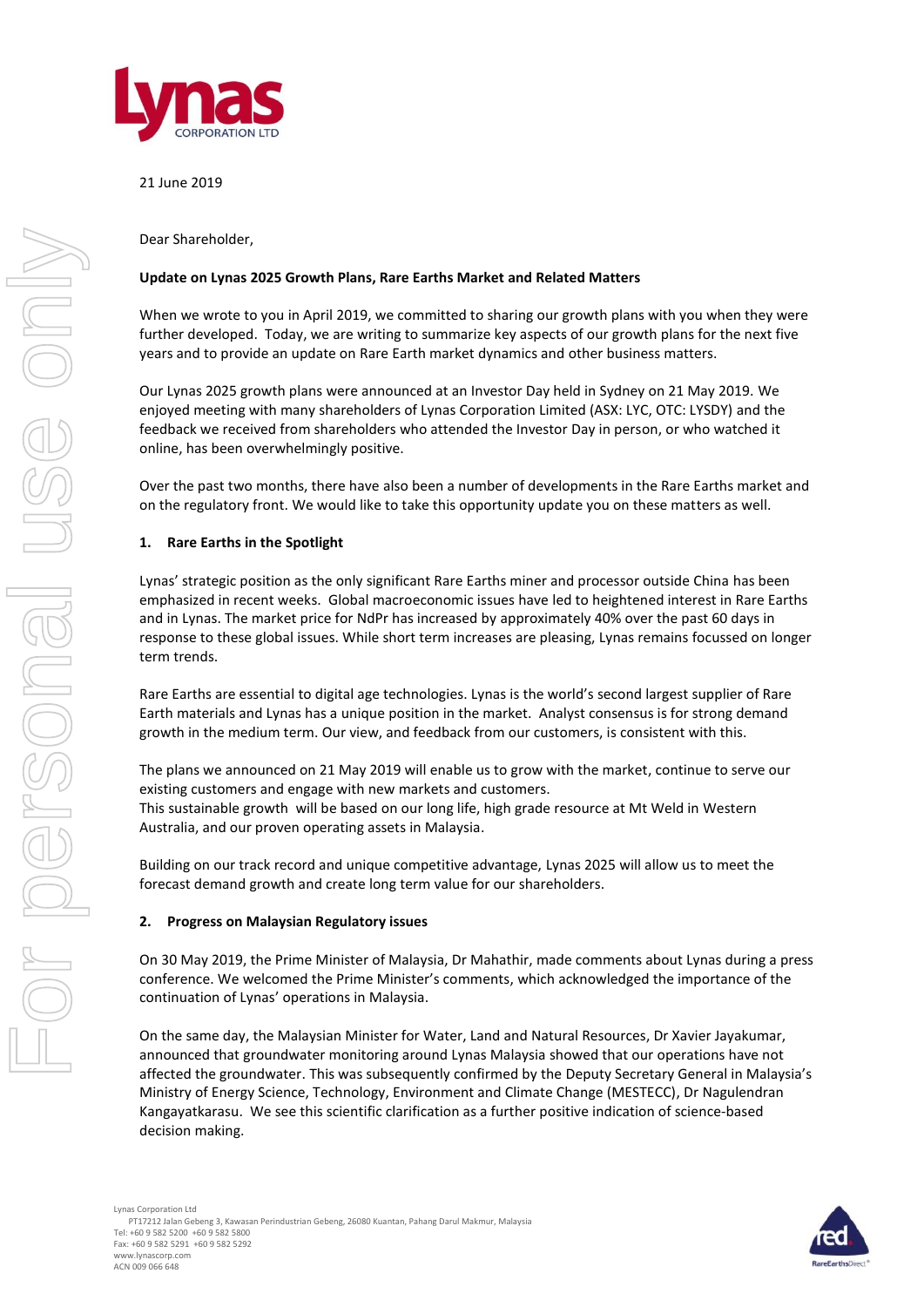

Lynas remains confident of a resolution to the remaining issues related to our WLP residue, which is classified as very low level radioactive material under International Atomic Energy Agency (IAEA) guidelines, and we continue to work with the Malaysian government seeking agreement to conditions for the renewal of our operating license which is due on 2 September 2019. At the same time, Lynas is continuing to progress the formal appeal announced on 3 January 2019. The appeal hearing date has been set for 28 June 2019 and we will keep shareholders updated on both our ongoing discussions and on the appeal process.

Other work relating to the renewal of our operating license is being completed in line with normal license renewal processes.

# **3. Lynas 2025: Growing with the Market**

On 21 May 2019, we held an Investor Day and released a detailed presentation summarizing the key aspects of our plans for Lynas 2025: Growing with the Market.

A copy of the Investor Day [presentation](https://www.lynascorp.com/Shared%20Documents/Lynas%202025%20-%20Growing%20with%20the%20Market%20Investor%20Day%20Presentation.pdf) and link to view the [webcast](https://edge.media-server.com/m6/p/vhrw6on2) are available in the 'Briefings' tab on the Investor section of our website [\(www.lynascorp.com\)](http://www.lynascorp.com/).

A summary of our plans is as follows:

| A larger business to meet forecast demand<br>growth                                                             | Efficient capacity expansion leveraging Lynas'<br>$\bullet$<br>unique assets<br>Growing throughput to deliver 10,500 tpa of<br>$\bullet$<br>NdPr products                                                                                              |
|-----------------------------------------------------------------------------------------------------------------|--------------------------------------------------------------------------------------------------------------------------------------------------------------------------------------------------------------------------------------------------------|
| A diversified industrial footprint with processing<br>facilities in optimal locations                           | Upstream processing close to the resource.<br>$\bullet$<br>Cracking & Leaching (C&L) will transition to<br>WA. This will also satisfy Malaysian<br>requirements<br>Downstream processing close to our<br>$\bullet$<br>customers in Malaysia and the US |
| Continuing to be the supplier of choice to non-<br>Chinese customers with a fit for market product<br>portfolio | Selected separated Heavy Rare Earth<br>$\bullet$<br>products from our new US facility<br>Increasing value from our Cerium product<br>$\bullet$<br>range, resulting from substantial R&D by<br>Lynas                                                    |
| <b>Enhancing earnings</b>                                                                                       | Step change in production will underpin<br>$\bullet$<br>revenue growth<br>Improved portfolio pricing and continued flow<br>$\bullet$<br>sheet and cost efficiencies will deliver<br>improved margins                                                   |
| A \$500m capital plan                                                                                           | Self-funded with support of JARE<br>$\bullet$                                                                                                                                                                                                          |



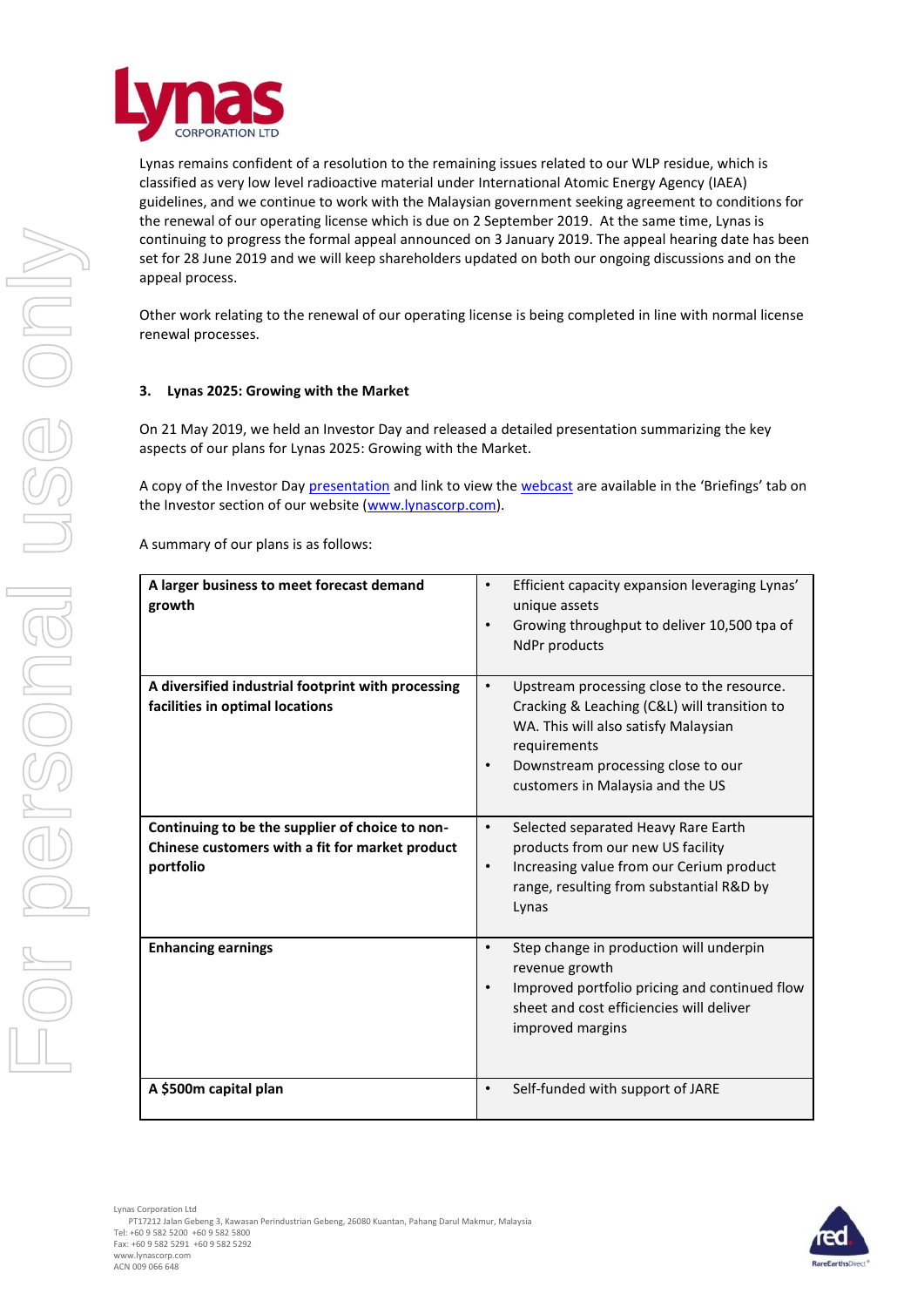

# *MOU with Blue Line Corporation in US*

As part of our plan to diversify our industrial footprint, on 20 May 2019, we were pleased to announce an MOU with Blue Line Corporation, a Texas Corporation, for a joint venture to develop Rare Earths separation capacity in the United States. The United States needs Rare Earths and there is currently no separation capability in the United States. We have received significant expressions of support in the United States for the proposed Heavy Rare Earths separation facility, which will add to Lynas' downstream processing capability to meet the needs of our customers.

The United States facility would be in addition to, and not a substitution for, the Lynas facilities in Malaysia and Western Australia. Lynas does not currently separate our own Heavy Rare Earths product, known as SEG. The joint venture plans to separate the Heavy Rare Earths in the Lynas SEG product at the Texas facility. Demand, particularly for Dysprosium and Terbium is increasing and our customers need this material for the production of high performance magnets.

The joint venture with Blue Line is at the MOU stage and both parties will now work on finalizing the details. Further details will be released as they become available.

## *Strong Support in Western Australia*

The Western Australian Minister for Mines and Petroleum, Bill Johnston, has confirmed in recent media reports that he supports Lynas' plan to relocate C&L operations to Western Australia, subject to the granting of relevant regulatory approvals and appropriate residue management steps being implemented. While the final location of C&L operations has not yet been selected from the Lynas short list of two locations (Mt Weld and Kalgoorlie), we have a supportive local community in Laverton, close to Mt Weld, and the Mayor of Kalgoorlie, John Bowler, has publicly stated his support for a potential Lynas plant in the Kalgoorlie area.

### *Next Steps*

Lynas has undertaken detailed work on our growth plans over several months. We were pleased to present an update on 21 May 2019 on the work completed to date and on the further work still required. The Lynas Board has approved these growth plans, recognizing that several milestones will need to be achieved before the growth plans are fully implemented, including:

- (a) Regulatory approvals
- (b) Finalizing with JARE the terms of the proposed long term loan facility extension
- (c) Detailed design and engineering work
- (d) Construction works
- (e) Commissioning and ramp up

Lynas 2025 is focused on building long term shareholder value. Our team remains hard at work implementing these plans, and we will continue to provide periodic updates as our plans progress.

### **4. Business Update**

In calendar year 2018, our operations team focused on sustainably delivering the Lynas NEXT outputs to achieve 7,200 tonnes NdPr per annum (average 600 tonnes/month). The introduction of separated Nd and Pr products would account for 25% of total NdPr production. We first met the 600 tonnes/month target in September 2018 and again in October 2018, well ahead of the target dates under the Lynas NEXT project. November and December were lower production months as we configured circuits to separate Pr and Nd,